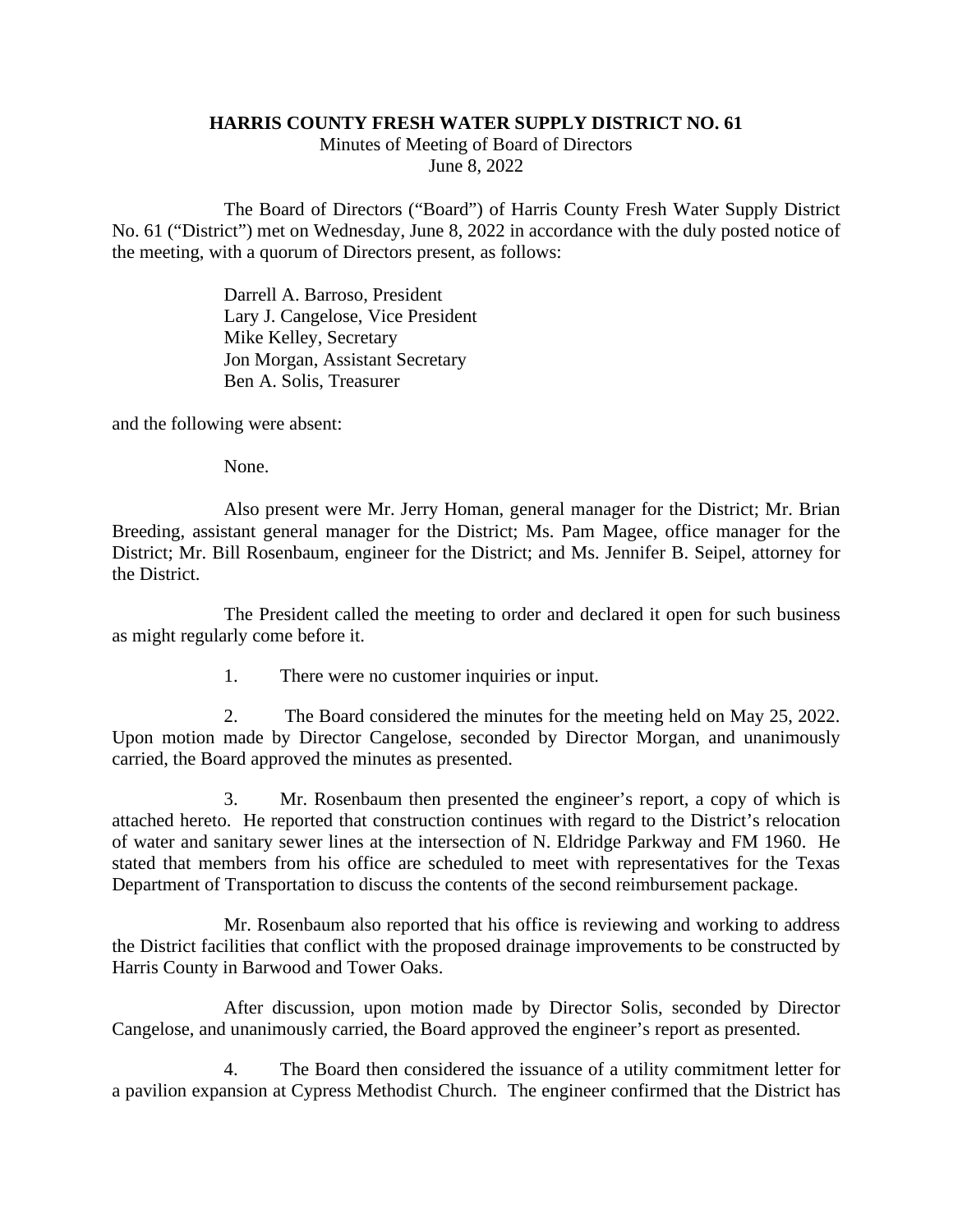the water and wastewater treatment capacity to serve the expansion. The Board also engaged in a brief discussion of the history of the tract, noting that a portion of it is located within the District and a portion of it is located within the boundaries of Timberlake Improvement District. The engineer confirmed that the pavilion being constructed is within the boundaries of the District. Subject to that discussion, upon motion made by Director Morgan, seconded by Director Solis, and unanimously carried, the Board approved issuance of the letter as presented.

5. The Board considered payment of the general fund bills. After review, upon motion made by Director Morgan, seconded by Director Cangelose, and unanimously carried, the Board approved payment of the general fund bills as presented.

6. Ms. Magee, Mr. Breeding, and Mr. Homan presented the management report. Ms. Magee reminded the Board of the upcoming conference of the Association of Water Board Directors. The Board also discussed the logistics of attending such conference.

Mr. Breeding reported that he continues to work on a variety of development and other District matters, including preparation of the consumer confidence reports, among other things.

Mr. Homan reported on the possibility that Harris County MUD No. 248 ("MUD No. 248") may commence trash collection service on behalf of the neighborhoods within its boundaries, but one of those neighborhoods is partially located within MUD No. 248's boundaries and partially located within the District. The Board discussed the impact that would have on the District's billing procedures for MUD No. 248. Mr. Homan stated that he would keep the Board apprised of any updates.

Lastly, the Board reviewed a draft of the proposed June 2022 District newsletter. The Board expressed their appreciation for all of the hard work that goes into creating these newsletters and stated that they believe it is an important service that the District provides.

After discussion, upon motion made by Director Kelley, seconded by Director Morgan, and unanimously carried, the Board approved the management report as presented.

7. Having previously reviewed and discussed the consumer confidence report for 2022 under the operator's report, upon motion made by Director Cangelose, seconded by Director Morgan, and unanimously carried, the Board approved the form of report and authorized its distribution as required by law.

8. Mr. Homan and Mr. Breeding confirmed that the District's annual emergency operations status and critical load filing has been completed.

9. The Board discussed the most recent meeting of the North Harris County Regional Water Authority (the "Authority"), which several directors attended. The Board discussed the engineer's report in some detail, noting that a second engineer assisted with this month's presentation.

10. The Board briefly discussed the Water Users Coalition (the "Coalition"). Mr. Homan stated that a meeting of the Coalition recently was held.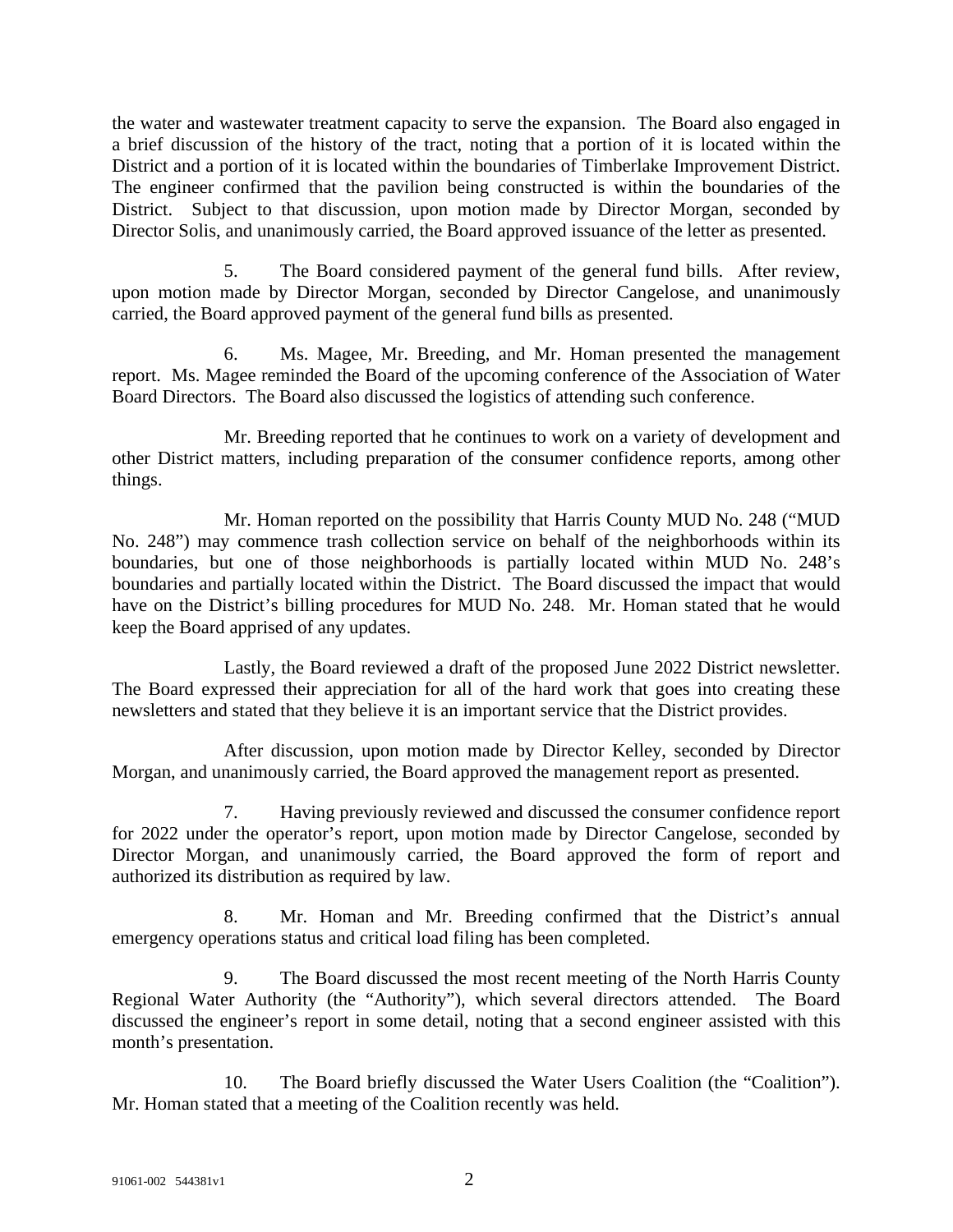11. The Board lastly considered items for the next Board meeting, including a utility commitment letter for 11006 F.M. 1960.

There being no further business to come before the Board, the meeting was adjourned.

**Secretary**